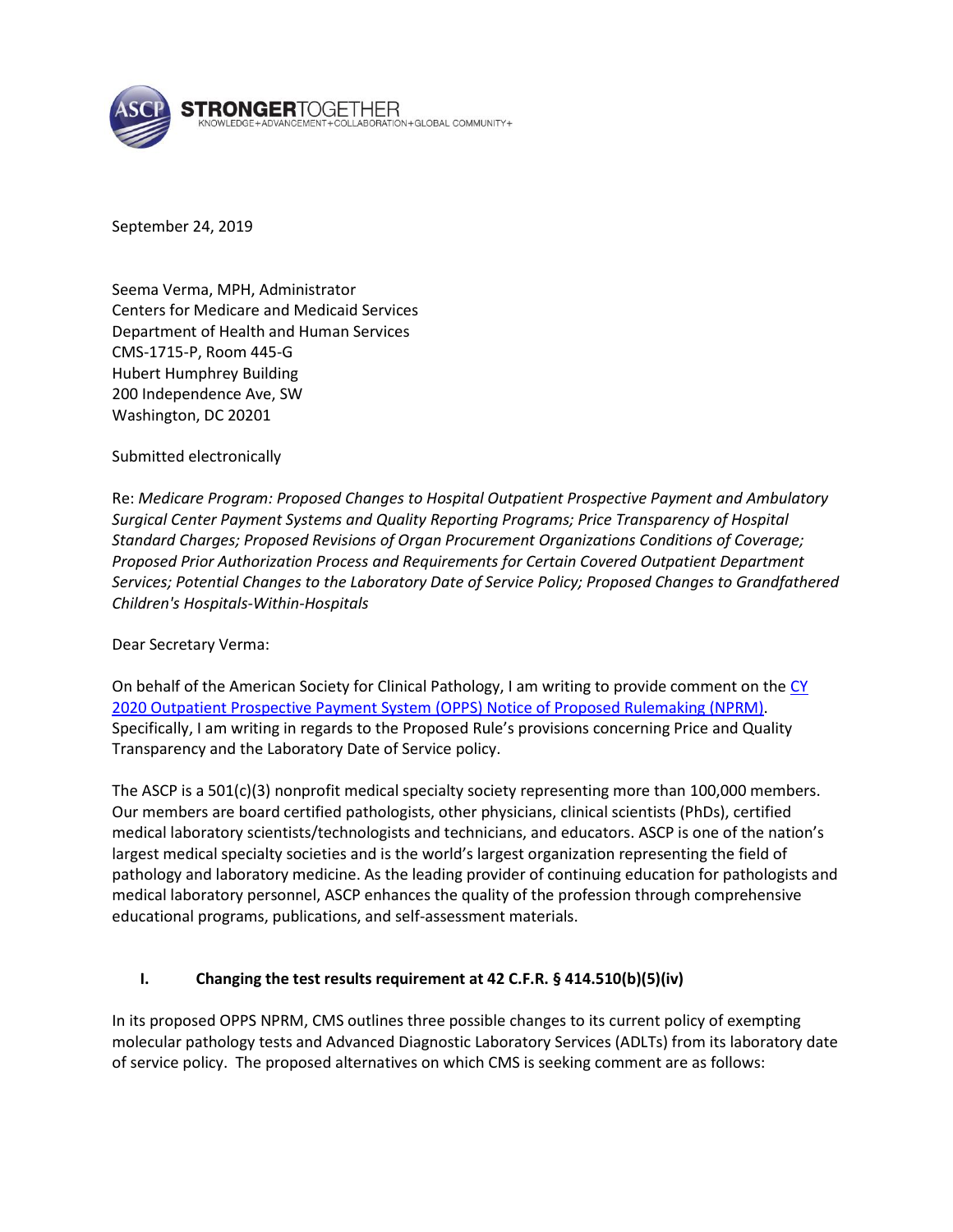- **Changing the Test Results Requirement** to mandate that the ordering physician determine whether the results of the molecular pathology test or ADLT are intended to guide treatment during a hospital outpatient encounter.
- **Limiting the exemption for molecular pathology services** to only those that are advanced Diagnostic Laboratory Tests
- **Blocking blood banks and centers from the ability to directly bill** for molecular pathology services directly tied to an outpatient encounter.

ASCP's comments on these proposals follows.

A. Changing the Test Results Requirement at 42 CFR 414.510(b)(5)(iv)

ASCP is concerned with CMS's proposal to require the ordering physician to determine whether the molecular pathology or ADLT is intended to guide treatment during a current or future hospital outpatient encounter. This proposal would increase operational challenges in billing for these services. As CMS is aware, hospitals "are having difficulty developing the systems changes necessary to provide the performing laboratory with the patient's hospital outpatient status, beneficiary demographic information, and insurance information, such as whether the beneficiary is enrolled in original fee-forservice Medicare or a specific Medicare Advantage plan." Requiring hospitals to convey additional information will increase the current difficulties that clinical laboratories encounter in trying to secure from hospitals the information necessary to bill directly for their services.

CMS notes in its proposed rule, that at number of factors could influence a test's relevance to a hospital outpatient encounter. These include the beneficiary's current diagnosis or lack thereof, the procedures that the beneficiary may have, and the beneficiary's current and previous medical history. If the patient does not yet have a diagnosis, or if the physician is not familiar with the beneficiary's medical history, the physician may not be able to determine whether the test would guide an outpatient treatment or not. As a result, we anticipate that these determinations will lead to an inconsistent and frustrating application of the rule. Moreover, this requirement would impose a significant burden for hospitals to train ordering physicians on their obligation to determine whether a molecular pathology test or ADLT guides hospital treatment, either now or in the future.

In addition, the hospital would need to ensure that ordering physicians actually make a determination for each molecular pathology test and ADLT that is subject to the date of service rule, per 42 C.F.R. § 414.510(b)(5). It should be noted that such a determination is unique to molecular pathology and ADLT services since ordering physicians would generally not have to make such a determination for other tests. The systems changes that would be needed must be sufficient to ensure that hospitals do not inadvertently bill for a service that is unrelated to hospital outpatient care.

Furthermore, this policy seems in conflict with the Agency's "Patients Over Paperwork" initiative, which aims to reduce the regulatory and paperwork burdens on physicians so they can focus more on providing high-quality care that improves patient health.

Due to the challenges this policy presents, ASCP urges CMS not to adopt this proposal.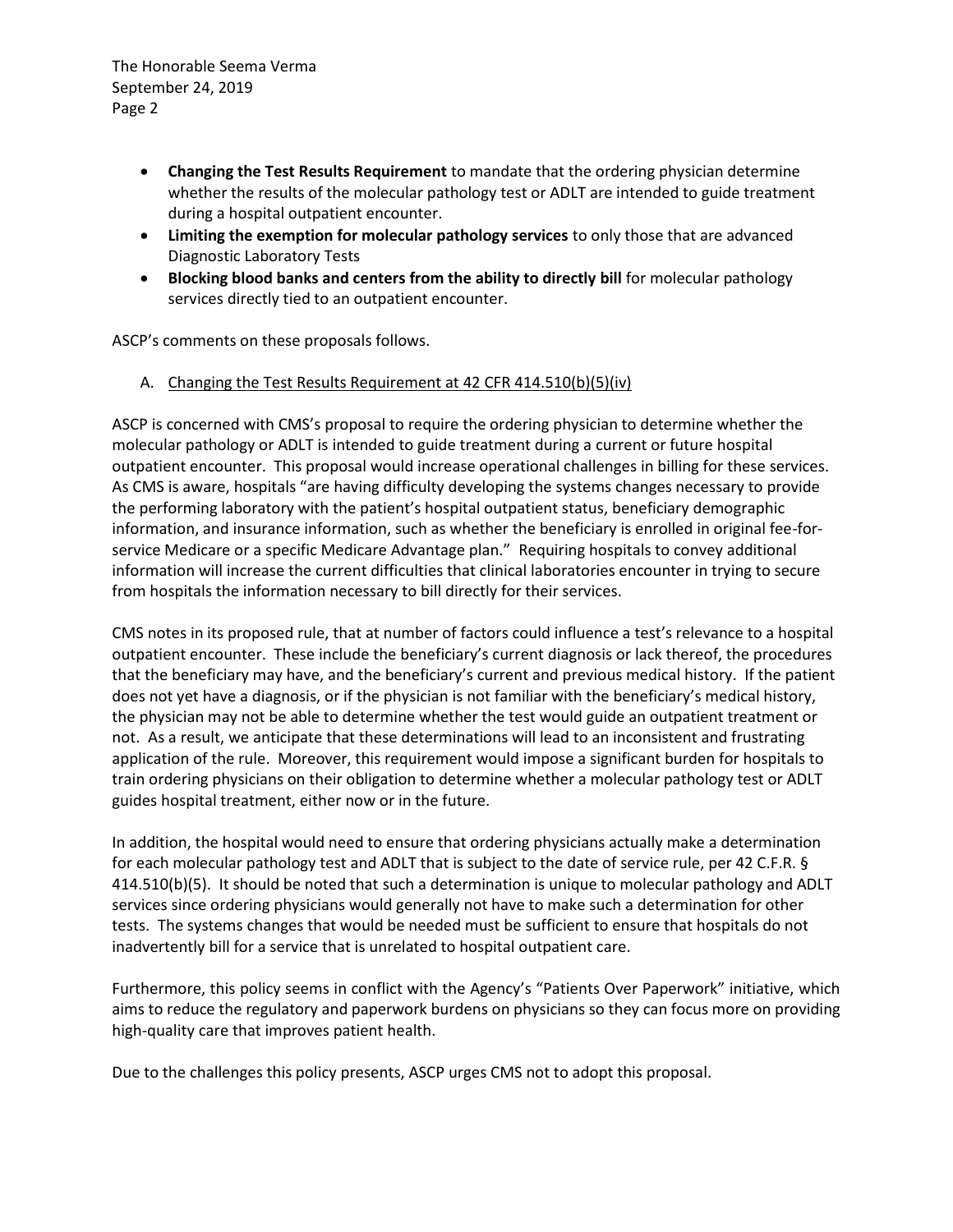#### B. Limiting the Laboratory DOS Exception at 42 CFR 414.510(b)(5) to ADLTs

In our comments on the CY 2018 OPPS proposed rule, ASCP urged CMS to exclude molecular pathology services and multiple analyte algorithmic assays as well as ADLTS from the DOS policy. Many of the issues that apply to ADLTs also apply when two laboratories offer a molecular pathology or MAAAs, rather than only a single laboratory.

While an ADLT may be offered at a single laboratory, molecular pathology tests and MAAAs are also highly specialized tests that may face similar supply/access issues. We note that there are a number of FDAapproved devices approved for specific molecular pathology services, but that vast majority of molecular pathology services are Laboratory Developed Tests (LDTs), performed by the laboratories that developed and validated them. Because LDTs are specific to the developing laboratory, the coverage policy for these services was most likely issued by the MAC with jurisdiction for the laboratory's location. We are concerned that not allowing laboratories to bill directly for these services could take away the incentive for clinical laboratories to developed innovative diagnostics, which directly benefits quality patient care. Moreover, we do not believe that the existence of a few FDA-approved test kits for molecular pathology services should be the driver for how CMS should handle *all* molecular pathology services.

ASCP opposes adoption of this policy option.

# C. Excluding Blood Banks and Blood Centers from the Laboratory DOS Exception at 42 C.F.R. § 414.510(b)(5)

CMS states in its NPRM that it believes "that molecular pathology testing, when performed by blood banks or centers, is inherently tied to a hospital service because hospitals receive payment for and/or use the blood and/or blood products provided by blood banks and blood centers to treat patients in the hospital setting. Accordingly, we believe that such testing is so connected to the treatment furnished to the patient in the hospital that it must be considered a hospital service and that hospitals should be permitted to bill and receive payment for such testing performed on these blood and/or blood related products."

ASCP concurs that many of the molecular pathology services performed by blood banks and blood centers are hospital services and that these services should be billed by the hospital. Accordingly, ASCP supports the Agency's proposal to exclude blood banks and blood centers from the laboratory DOS policy, such that the DOS for laboratory testing performed by blood banks and centers on specimens collected from a hospital outpatient during a hospital outpatient encounter would be the date of specimen collection provided the testing is performed for *blood compatibility testing purposes*.

## **II. Proposed Requirements for Hospitals to Make Public a List of Their Standard Charges**

On June 24, the President signed Executive Order (EO) 13877, Improving Price [and Quality Transparency](https://www.federalregister.gov/documents/2019/06/27/2019-13945/improving-price-and-quality-transparency-in-american-healthcare-to-put-patients-first)  [in American Healthcare to Put Patients First.](https://www.federalregister.gov/documents/2019/06/27/2019-13945/improving-price-and-quality-transparency-in-american-healthcare-to-put-patients-first) The EO makes it the policy of the Federal Government to increase the availability of meaningful price and quality information for patients. In addition, it directs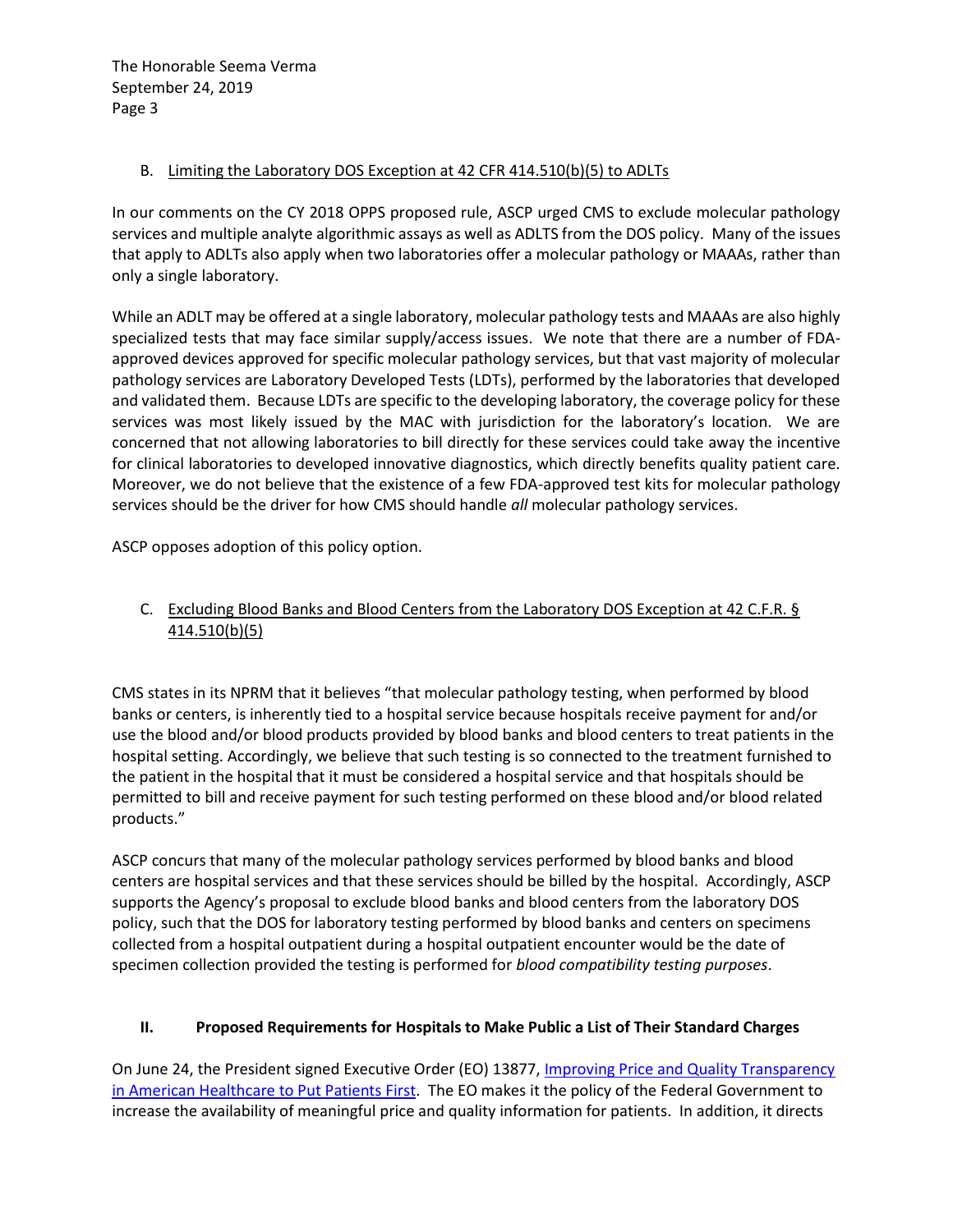the Secretary of the U.S. Department of Health and Human Services to adopt regulations to require hospitals to publicly post standard charge information.

As a result, CMS is proposing in the [CY 2020 OPPS N](https://www.federalregister.gov/documents/2019/08/09/2019-16107/medicare-program-proposed-changes-to-hospital-outpatient-prospective-payment-and-ambulatory-surgical)PRM to require hospitals to make public their standard charges available online in a machine-readable format starting in 2019. Section 2718(e) requires each hospital operating within the United States to establish (and update) and make public a yearly list of the hospital's standard charges for items and services provided by the hospital, including for diagnosis-related groups established under section 1886(d)(4) of the Social Security Act.

#### A. Proposal to Define Hospital Items and Services

As part of the NPRM, CMS proposes to define hospital "items and services" to include all items and services (including individual items and services and service packages) provided by a hospital to a patient in connection with an inpatient admission or an outpatient department visit for which the hospital has established a charge. Examples include: Supplies, procedures, room and board, use of the facility and other items (generally described as facilities fees), services of employed practitioners (generally described as professional charges), and any other items or services for which the hospital has established a charge. While not specifically identified among these items, clinical laboratory services are clearly included. We support including clinical laboratory services as one of the covered "items and services."

### B. Proposal to Define Standard Charges

In addition, CMS also defines what sort of pricing information must be provided. Here the Agency proposes to define "standard charges" to mean the hospital's gross charge and *payer-specific negotiated charge* (emphasis added) for an item or service. The Agency elaborates that hospitals would be required to make their standard charges public in two ways:

- 1) Machine-readable file posted online containing all hospital standard charge information (both gross charges and payer-specific negotiated charges) for all items and services provided by the hospital.
- 2) Consumer-friendly format that displays and packages payer-specific negotiated charges for a limited set of 'shoppable' services.

## C. Civil Monetary Fines

CMS proposes that it "may" impose a civil monetary penalty (CMP) "upon a hospital for a violation of each requirement of proposed 45 CFR part 180." However, it states at 84 FR 39592 that "[t]he maximum daily dollar amount for a CMP to which a hospital may be subject would be \$300. We are proposing that even if a hospital is in violation of multiple discrete requirements of proposed 45 CFR part 180, the maximum total sum that a single hospital may be assessed per day is \$300." CMS further states that it "believe[s] this proposed CMP amount strikes a balance between penalties that are sufficiently harsh to incentivize compliance but not so severe as to be punitive.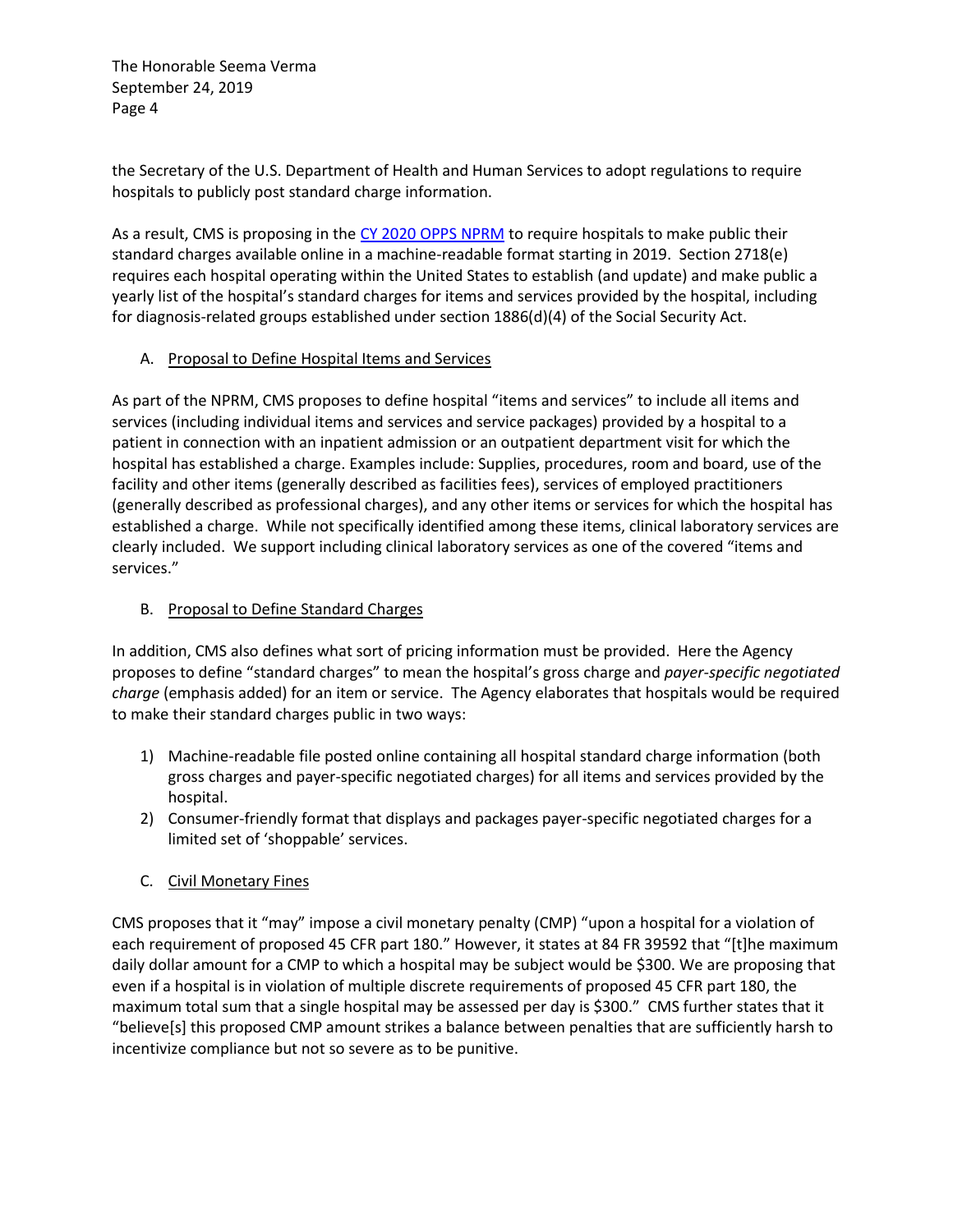#### D. Comment

Overall, ASCP supports the Agency's proposal to improve price and quality transparency as well as the proposals to include negotiated charge data along with a hospital's gross charges. In theory, this requirement could encourage competition among hospitals and, hopefully, will improve quality and reduce cost. Information is power and giving patients access to cost data for their laboratory tests empowers those willing to be actively involved in the management of their healthcare. That said, one potential concern is that many payers prohibit providers from disclosing information on negotiated rates. As a result, CMS needs to recognize that this issue must be dealt with in a manner that minimizes potential disruptions in the marketplace for healthcare services and insurance coverage.

ASCP believes that the EO and the Agency's proposal raise interesting policy options that CMS should consider in future rulemaking. Under Section 216 of the Protecting Access to Medicare Act (2016), CMS was required to develop a new Medicare Clinical Laboratory Fee Schedule (CLFS). PAMA required applicable clinical laboratories to provide to CMS data on negotiated payment rate and associated test volume data received from private payers. Unfortunately, when CMS crafted its regulations to implement these requirements, it's regulations largely ignored hospital clinical laboratories data from the Agency's calculation of median payment rates. As a result, the data used by CMS fails to reflect the overall "market rate" prices specified by Congress.

Given that the proposals outlined here require hospitals to report private payer payment rates on clinical laboratory services, ASCP believes that CMS needs to take the next step with this proposal and secure price *and associated volume* data for clinical laboratory testing furnished to hospital patients. This will better ensure the CLFS prices it calculates reflect the true market prices. With CMS's data collection methodology being a central issue of concern in the lawsuit, *American Clinical Laboratory Association vs. Azar*, the OPPS transparency initiative may provide the Agency the most practical regulatory mechanism to match its data collection methodology with Congress's expectations. Accordingly, ASCP also encourages CMS to ensure that the clinical laboratory pricing information required to be provided by hospitals as part of this transparency initiative is consistent with the type of data required by Section 216 of the Protecting Access to Medicare Act (PAMA) to minimize duplicative and/or excessive regulatory burden.

With regard to civil monetary penalties, ASCP notes that PAMA [See [42 CFR 414.504\(e\)\]](https://www.law.cornell.edu/cfr/text/42/414.504) specifies civil monetary penalties for laboratories that do not report data as required. PAMA authorizes the Secretary to "apply a civil money penalty in an amount of *up to \$10,000 per day for each failure to report or each such misrepresentation or omission*. Given that it is well known that compliance with PAMA's data submission requirements were below expectations, we find it unlikely that CMS's proposed maximum daily CMP of \$300 will be sufficient to encourage prompt reporting of pricing data by hospitals.

Another point on which ASCP seeks to comment on concerns the impact, if any, this proposal will have on surprise billing. It is unclear to us that the transparency proposals will have a significant impact on the *frequency* with which surprise billing occurs; hopefully, however, the proposal may benefit patients in that the *amount* that they are ultimately charged, per provider encounter, may be less. Ultimately, the issue of surprise billing is largely fueled by payers providing inferior payment rates, which prompts